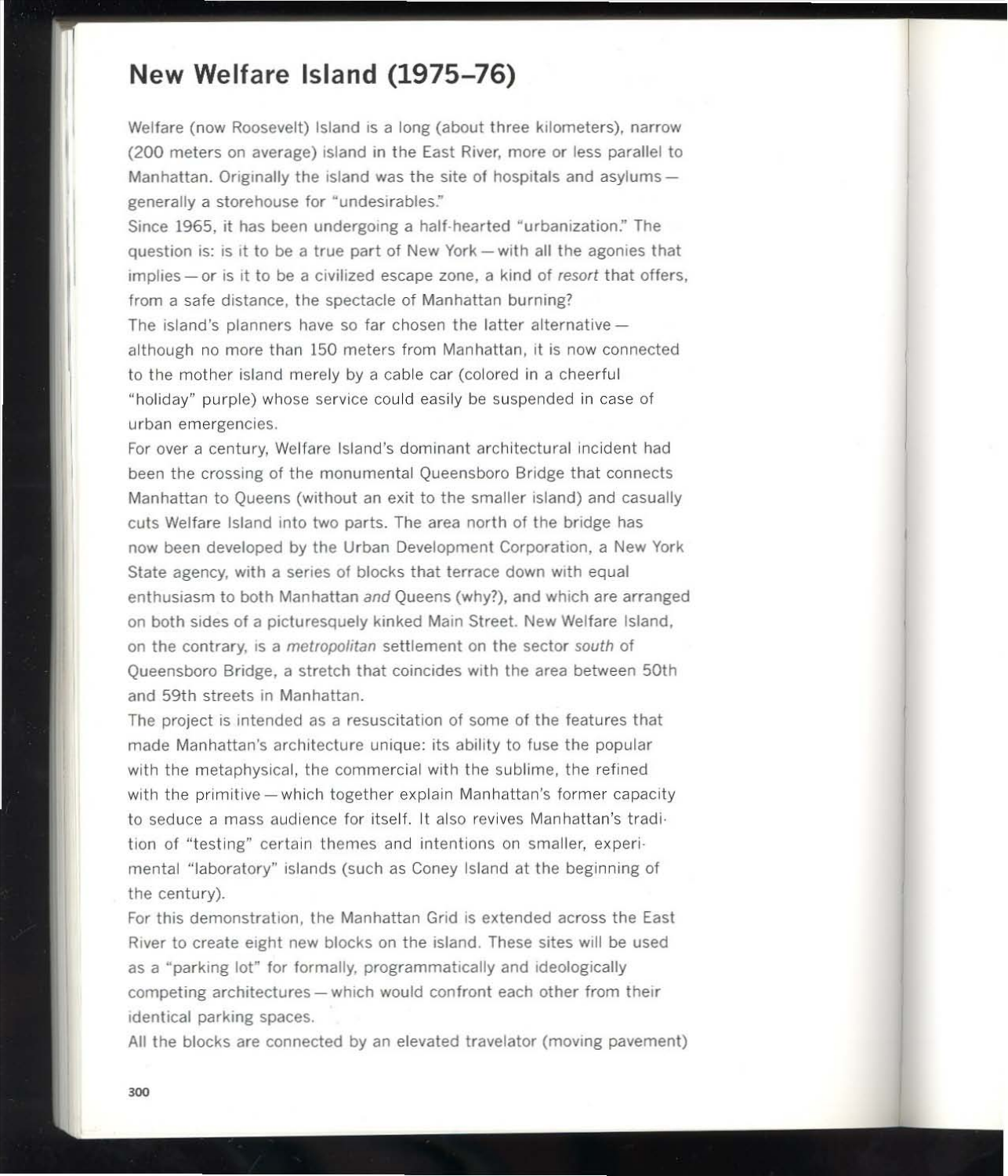that runs from the bridge southward down the center of the island: an accelerated architectural promenade. At the tip of the island it becomes amphibious, leaving the land to turn into a *trottoir* on the river, connecting floating attractions too ephemeral to establish themselves on land. Those blocks that are not occupied are left vacant for future generations of builders.

From north to south, New Welfare Island so far accommodates the following structures:

1. Built around Queensboro Bridge without actually touching it is the Entrance Convention Center - a formal entrance porch to Manhattan that is, at the same time, a colossal "roadblock" separating the southern half of the island from the northern. An auditorium for mass meetings is slotted underneath the bridge; two marble slabs contain cellular office accommodation. Between them, above the bridge, they support a suspended glass object - whose steps reflect the curve of the bridge that contains a stacked sports and entertainment center for the Conventioneers.

2. Buildings that were once proposed for New York, but for whatever reason aborted, will be built "retroactively" and parked on the blocks to complete the history of Manhattanism. One such building is a Suprematist Architecton stuck by Malevich on a postcard of the Manhattan skyline sometime in the early twenties in Moscow - but never received. Due to an unspecified scientific process that would be able to suspend gravity, the involvement of Malevich's Architectons with the surface of the earth was tenuous: they could assume, at any moment, the status of artificial planets visiting the earth only occasionally - if at all. The Architectons had no program: "Built without purpose, [they] may be used by man for his own purposes...." They were supposed to be "conquered" programmatically by a future civilization that deserved them. Without function, Architectons simply exist, built from "opaque glass, concrete, tarred felt, heated by electricity, a planet without pipes.... The planet is as simple as a tiny speck, everywhere accessible to the man living inside it who, in fine weather, may sit on its surface...."

3. In the middle of the New Welfare Island development is the harbor, carved out of the rock to receive floating structures such as boats - in this case Norman Bel Geddes' "special streamlined yacht" (1932).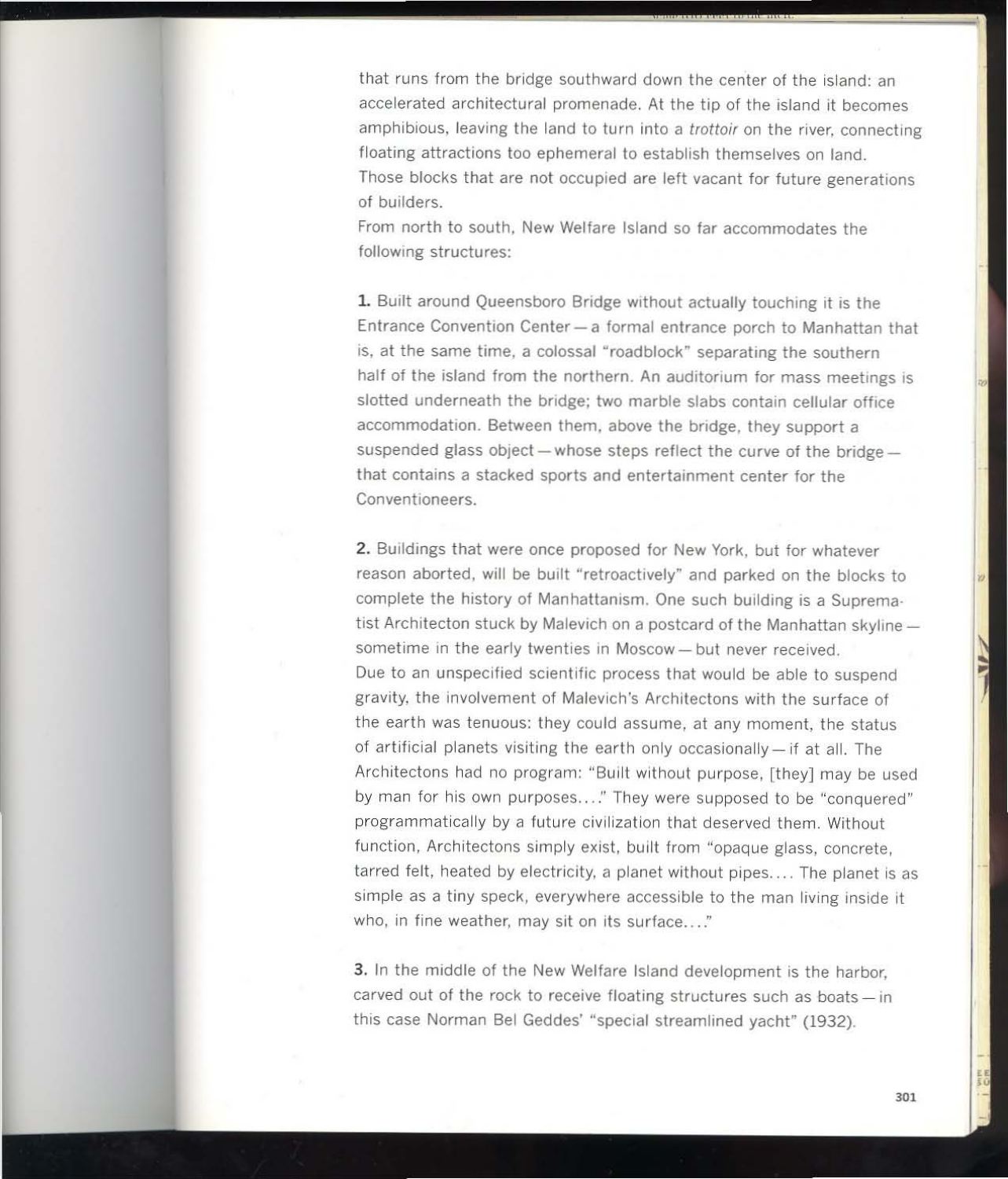

Manhattan Island is the Counter UN standing on a small island. On Manhattan itself can be seen the "separation" of Hotel Sphinx and the RCA BUIlding. In Queens is "desperation park" With its modern housing: the suburb; the Pepsi-Cola sign; the Power Station. Approaching in the river is the floating pool.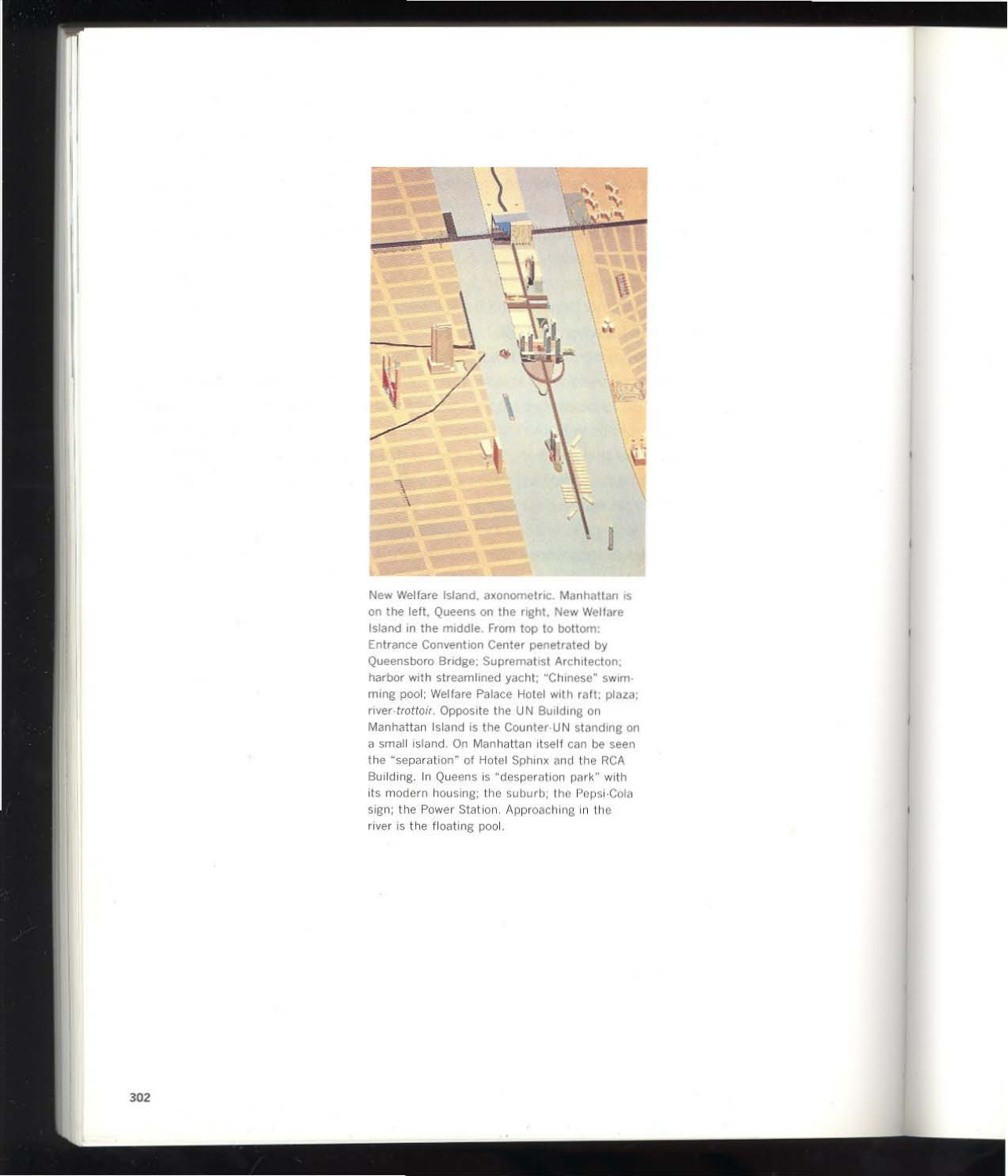4. South of the harbor is a park with a "Chinese" swimming pool in the form of a square, part of which is carved out of the island, while the complementary part is built out on the river. The original coastline has become three-dimensional - an aluminum Chinese bridge that follows in plan the line of the natural coastline. Two revolving doors at either end lead to locker rooms inside the two halves of the bridge (one for men, the other for women). Undressed, the sexes emerge from the middle of the bridge, from where they can swim to the recessed beach.

5. The tip of the island is occupied by Welfare Palace Hotel and a semicircular plaza.

6. The travelator continues on the water to a point just south of 42nd Street. Along its way, it passes a small island opposite the United Nations BUilding, to which the Counter·UN has been attached: a slab that repeats the silhouette of the original, with an attached auditorium. The open space of this small island serves the recreational needs of the office workers of this Counter-UN.

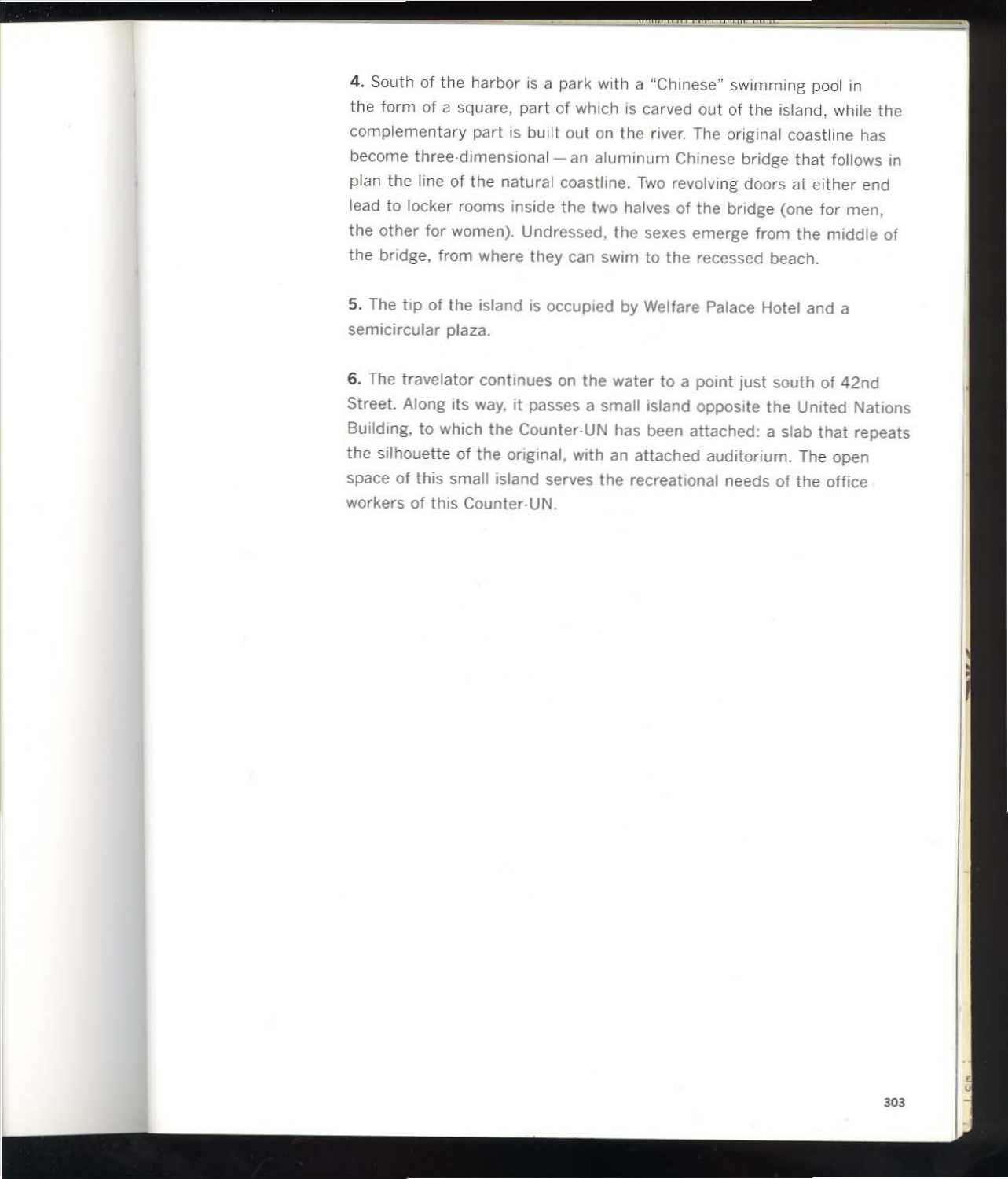## Welfare Palace Hotel (1976)

The Welfare Palace Hotel - a "City within a City" - occupies the block near the tip of the island. It accommodates 10,000 guests, and each day as many visitors again. It is a composition of seven towers and two slabs. The ten-story slabs are placed on the edges of the block to define the "field" of the Hotel. Since the island tapers toward the tip, the block of the Hotel is incomplete, but the two slabs still run the full width of the island into the water so that the shore runs through the Hotel as a geological fault. On the field between the slabs, six towers are arranged in a V formation, pointing at Manhattan. A seventh tower on the Queens side does not "fit" on the island; it has become a horizontal water-scraper with a roofgarden on its former facade.

The towers increase in height as they move away from Manhattan; the tops are so designed that they "stare" at Manhattan, especially at the RCA Building, which steps down toward the Hotel.

The first zone  $-$  the sector closest to Manhattan  $-$  is a theater and nightclub-restaurant on the twin themes of shipwreck and uninhabited island. It holds 2,000 people - only a small percentage of the Hotel's visitors. Its floor is inundated. A stage is carved out of the steel hull of an overturned, sinking ship. Columns are disguised as lighthouses, frantically piercing the darkness with their beams. Guests can Sit, eat and watch performances on the terraces along the water or they may board the lifeboats - luxuriously equipped with velvet benches and marble tabletops - that emerge from a hole in the Sinking ship to move slowly through the interior on submerged tracks. Opposite the sinking ship is a sandy island, symbolizing Manhattan in its virgin state. It can be used for dancing. Outside the Hotel, exactly

The Hotel has four facades, designed individually to respond to the different formal and symbolic demands of their respective situations. The southern facade, along the semicircular plaza, is the dominant elevation. Three·dimensional fragments have dissociated themselves from the main slab to lead their own lives. The fragments have a double function: together, they form a decorative relief with an explicit figurative message - a city collapsing; separately, they provide differentiation of the Hotel's accommodation - small palatial skyscrapers that can be reserved for private functions. The materials of the fragments are as diverse as possible - marble, steel, plastic, glass - providing the Hotel with the history it would otherwise lack.

The ground floor of the Hotel is subdivided into a series of independent zones, each with its own particular function:

•

I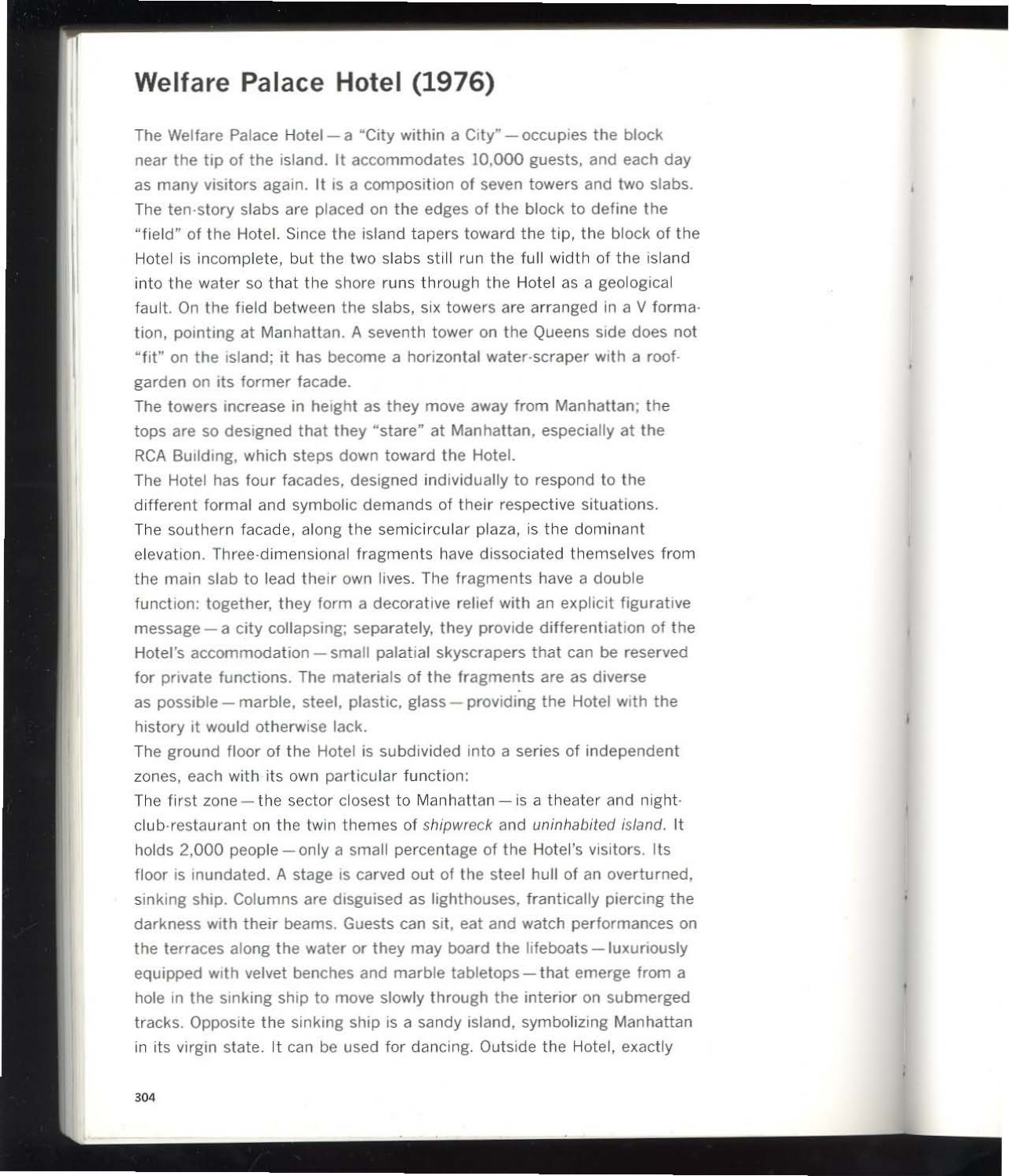

<u> Le statistici de la composició del contrado de la contrado de la contrado de la contrado de la contrado de la</u>

305

Welfare Palace Hotel. Cutaway axonometric shows, consecutively on the ground floor: Inundated theater/restaurant/nightclub (with uninhabited island, overturned ship, lighthouse columns, dining terraces, lifeboats); island-asfound·plaza with shopping; reception area or Hotel; access to the horizontal water-scraper (concealed between the rear four skyscrapers with park on top).

On each side of the Hotel's transverse axis is a long low slab - one overlooks the "Chinese" pool. the other the semicircular plaza. The facade of this latter slab has been fragmented into a three·dimensional mural which functions as luxury accommodation.

Tower I: locker rooms, square beach surrounded by circumferential pool; tower 2: ship's bridge as bar; tower 3: Expressionist club as climax of the mural: tower 4: vacant; tower 5: waterfall/ restaurant; tower 6: Freud Unlimited Club. The light blue in front of the Hotel is an artificial skating rink; to the left of the Hotel is a park with the "Chinese" swimming pool; in front of the Hotel is a gigantic three-dimensional Raft of the Medusa executed in plastic (with a small area equipped for dancing).

In V formation are six skyscrapers-each With its own club (whose respective themes are related to the mythology established on the ground floor of each tower).